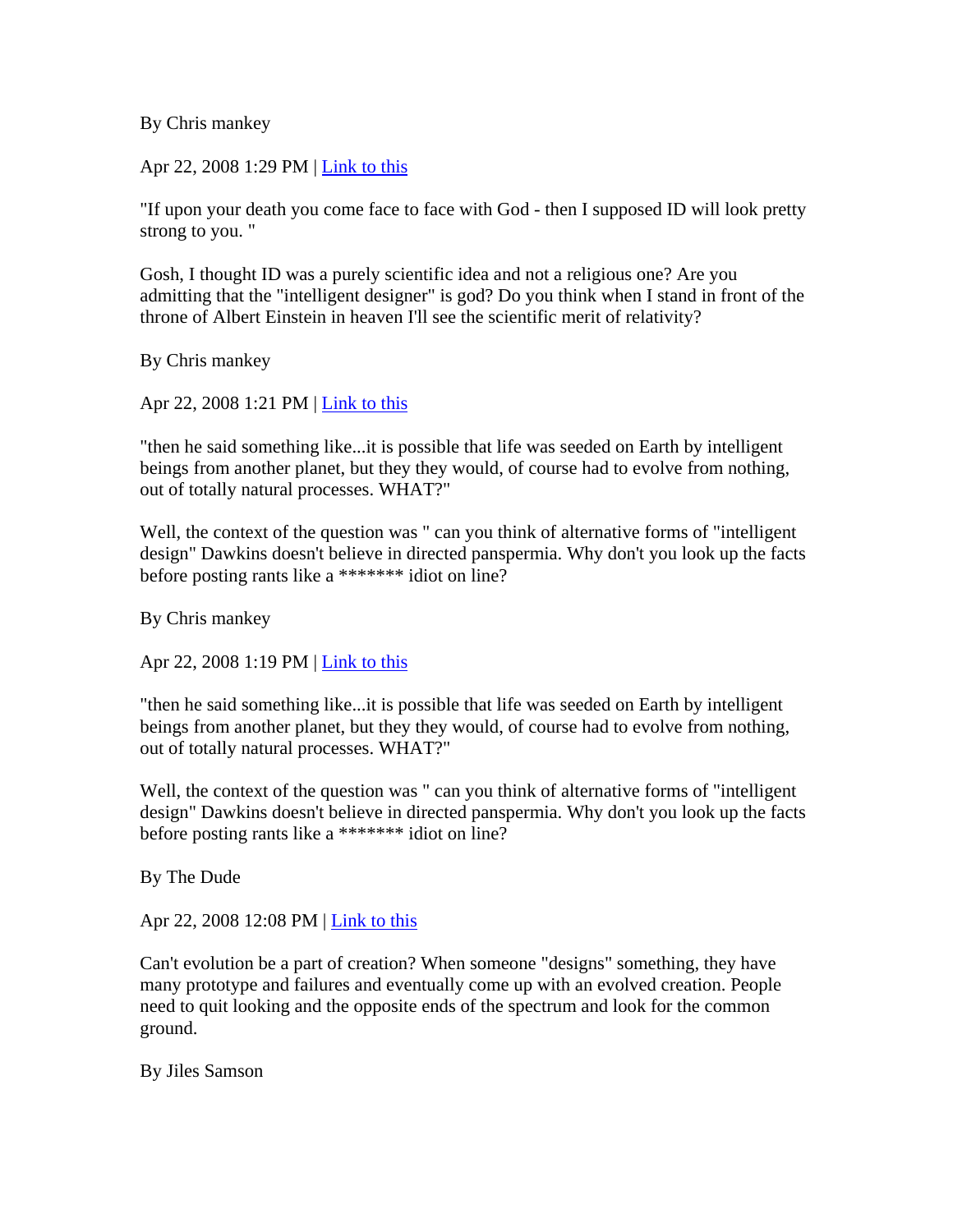Apr 21, 2008 10:21 PM | Link to this

Evolutionist / Atheists need to get another poster boy besides Richard Dawkins. What an idiot he made himself out to be.

He actually said in his interview when asked how the first cell could have formed, what was the process, they "we don't know", and then he said something like...it is possible that life was seeded on Earth by intelligent beings from another planet, but they they would, of course had to evolve from nothing, out of totally natural processes. WHAT?

Even my pea-brain understands that all he did was put the question off to another planet. Why not just say, "we don't know, but it had to be natural, just because I say so." That would have been a more logical answer.

I was stunned at his inane stupidity. He just lost any credibility with me.

By Jiles Samson

Apr 21, 2008 10:17 PM | Link to this

Evolutionist / Atheists need to get another poster boy besides Richard Dawkins. What an idiot he made himself out to be.

He actually said in his interview when asked how the first cell could have formed, what was the process, they "we don't know", and then he said something like...it is possible that life was seeded on Earth by intelligent beings from another planet, but they they would, of course had to evolve from nothing, out of totally natural processes. WHAT?

Even my pea-brain understands that all he did was put the question off to another planet. Why not just say, "we don't know, but it had to be natural, just because I say so." That would have been a more logical answer.

I was stunned at his inane stupidity. He just lost any credibility with me.

By Jiles Samson

Apr 21, 2008 10:16 PM | Link to this

Evolutionist / Atheists need to get another poster boy besides Richard Dawkins. What an idiot he made himself out to be.

He actually said in his interview when asked how the first cell could have formed, what was the process, they "we don't know", and then he said something like...it is possible that life was seeded on Earth by intelligent beings from another planet, but they they would, of course had to evolve from nothing, out of totally natural processes. WHAT?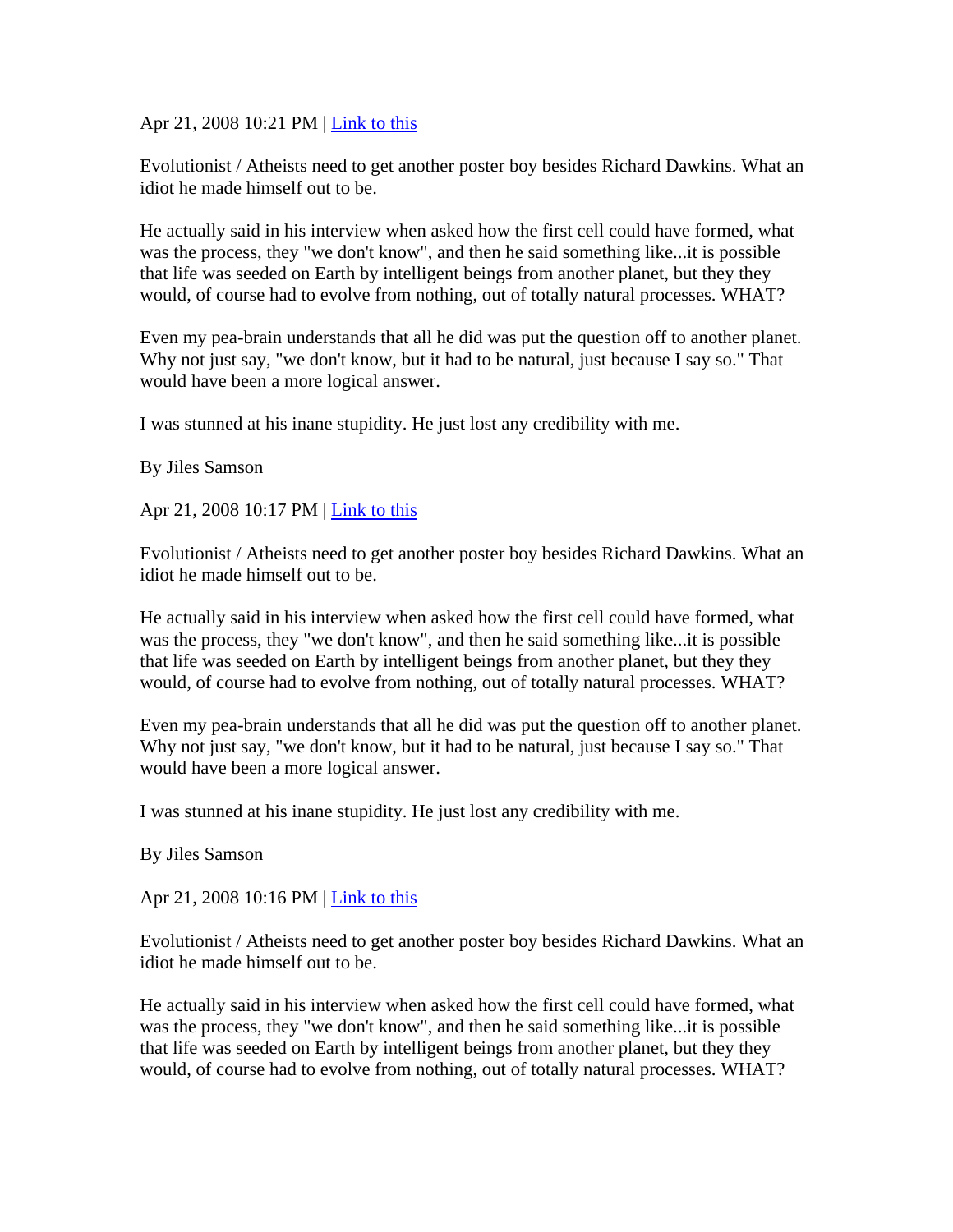Even my pea-brain understands that all he did was put the question off to another planet. Why not just say, "we don't know, but it had to be natural, just because I say so." That would have been a more logical answer.

I was stunned at his inane stupidity. He just lost any credibility with me.

By Jiles Samson

Apr 21, 2008 10:14 PM | <u>Link to this</u>

Evolutionist / Atheists need to get another poster boy besides Richard Dawkins. What an idiot he made himself out to be.

He actually said in his interview when asked how the first cell could have formed, what was the process, they "we don't know", and then he said something like...it is possible that life was seeded on Earth by intelligent beings from another planet, but they they would, of course had to evolve from nothing, out of totally natural processes. WHAT?

Even my pea-brain understands that all he did was put the question off to another planet. Why not just say, "we don't know, but it had to be natural, just because I say so." That would have been a more logical answer.

I was stunned at his inane stupidity. He just lost any credibility with me.

By Jiles Samson

Apr 21, 2008 10:13 PM | Link to this

Evolutionist / Atheists need to get another poster boy besides Richard Dawkins. What an idiot he made himself out to be.

He actually said in his interview when asked how the first cell could have formed, what was the process, they "we don't know", and then he said something like...it is possible that life was seeded on Earth by intelligent beings from another planet, but they they would, of course had to evolve from nothing, out of totally natural processes. WHAT?

Even my pea-brain understands that all he did was put the question off to another planet. Why not just say, "we don't know, but it had to be natural, just because I say so." That would have been a more logical answer.

I was stunned at his inane stupidity. He just lost any credibility with me.

By Dr. Cletus

Apr 21, 2008 9:44 PM | Link to this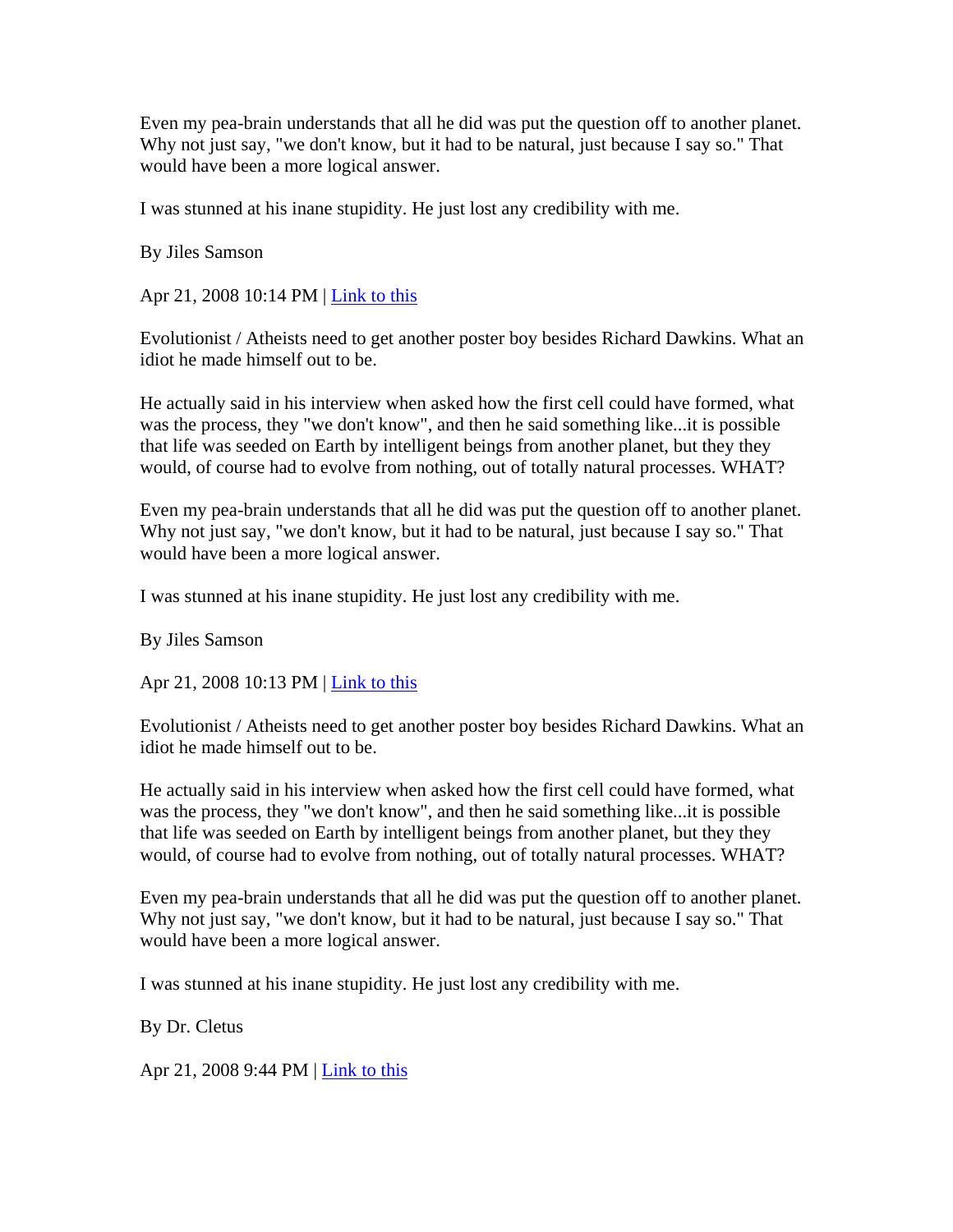There is no point to living, it just is. Until you die, then it isn't. Then you're remembered as having existed for about 60 to 120 years. Then you're not. In about 5 billion years, what's left of the organic material once constituting your corpse will be incinerated by the Sun going supernova. And in the interum, the Cubs may win a World Series.

By Dr. Cletus

Apr 21, 2008 9:44 PM | Link to this

There is no point to living, it just is. Until you die, then it isn't. Then you're remembered as having existed for about 60 to 120 years. Then you're not. In about 5 billion years, what's left of the organic material once constituting your corpse will be incinerated by the Sun going supernova. And in the interum, the Cubs may win a World Series.

By Natalie Sterne

Apr 21, 2008 4:52 PM | Link to this

I can't believe you are giving this such a terrible review!!!! I thought the movie was wonderful. Other people I spoke to also thought it was good. I hope Baylor comes to its senses about evolution vs. ID because of this movie.

By Jonas

Apr 21, 2008 2:47 PM | Link to this

If God doesn't exist, then what is the point to living? There is no reason to even argue against religion because it doesn't matter. No creator, no reason for being here, no where to go after life. No point in existing and arguing your point.

By Polo

Apr 21, 2008 12:17 PM | Link to this

**i specifically remember being taught in school, the way Earth was created, was a whole bunch of dust and matter came together, and after millions of years this planet came into existence** at the time i truly believed it, but now after thinking for my self and seeing how beautiful and complex this world really is, its hard but to think that there had to of been a Creator, and not an accident!

*my point is, if evolution is to be presented in the public schools then so should creationism.*

By Jonas

Apr 21, 2008 11:22 AM | Link to this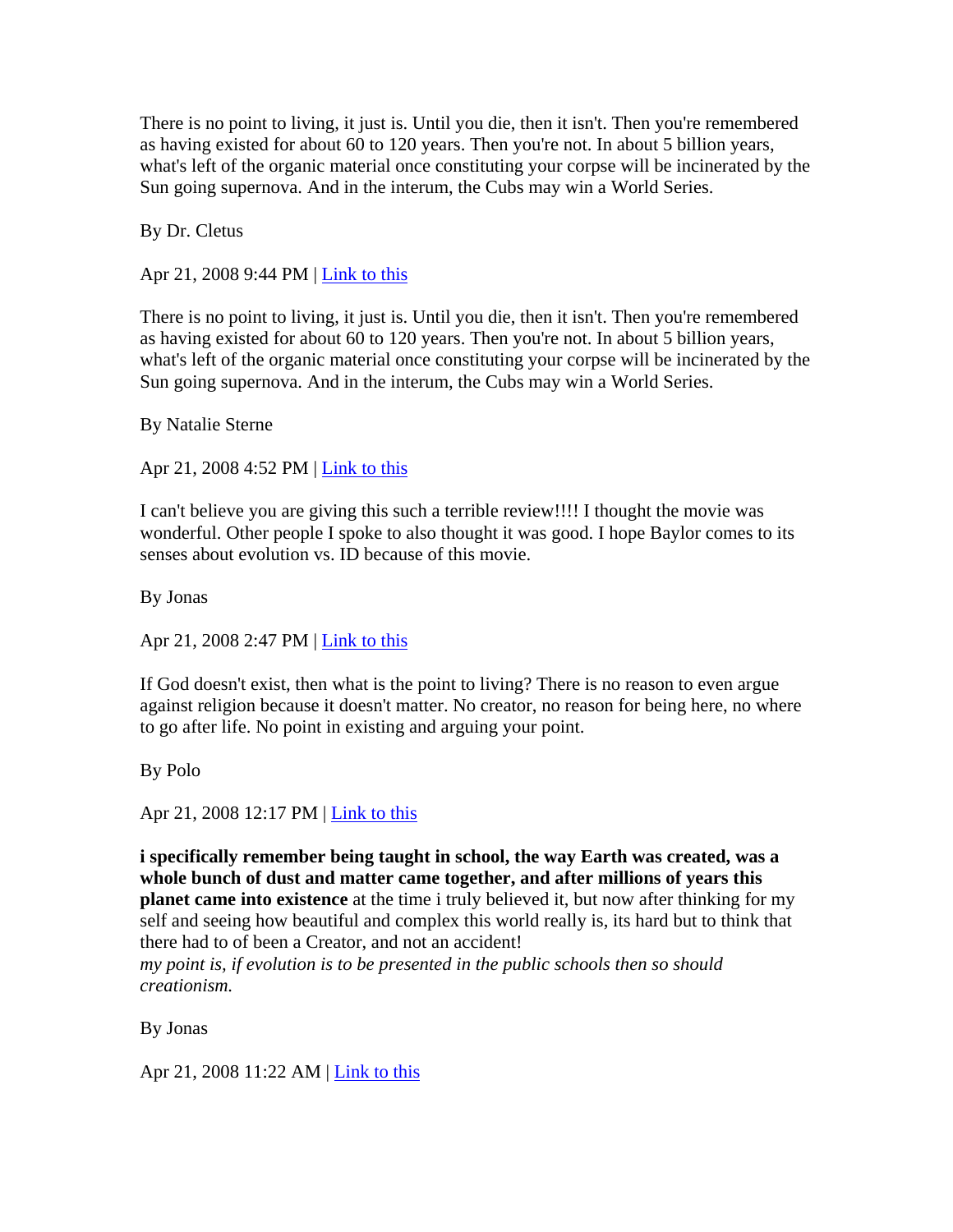If God doesn't exist, then what is the point to living? There is no reason to even argue against religion because it doesn't matter. No creator, no reason for being here, no where to go after life. No point in existing and arguing your point.

By mike

Apr 21, 2008 9:58 AM | Link to this

when did "theory" become the same as proof? history is littered with theories "everyone" believed - but were later proven wrong. the biggest problem with science today is that scientists no longer care to admit that they often cannot truly prove theories. they say "we know" when "we believe" would be way more accurate.

By testerer

Apr 21, 2008 5:05 AM | Link to this

## Is **Kram Rognug** for real?

*"the "theory" of evolution is just that - a theory."*

I guess you are living proof that religious fundamentalists ignore all facts and reason. Evolution is not JUST a theory, it is a SCIENTIFIC theory:

**"In science, a theory is not a guess, not a hunch. It's a well-substantiated, wellsupported, well-documented explanation for our observations. It ties together all the facts about something, providing an explanation that fits all the observations and can be used to make predictions. In science, theory is the ultimate goal, the explanation. It's as close to proven as anything in science can be."**

Source: http://www.notjustatheory.com/

*"Both evolution and ID requires a certain amount of faith since neither can be proven."*

False. See above. But this is not the point. The point is that Ben Stein is lying. They left out christian evolutionists like Ken Miller and even the Pope(!) on purpose because, by Mark Mathis' admision, "it would have confused the message of the film unnecessaril". A strangely candid admission from an otherwise fundamentally dishonest individual.

*"When the evolutionists react so strongly to a film showing an opposing view it only shows the weakness of their arguments. It also supports the claim of those on the right that it is the left that fears truly free speech.*"

This is nonsense. No one has tried to prevent the makers of this film from voicing the opinion. They have merely pointed out that the film is dishonest at best.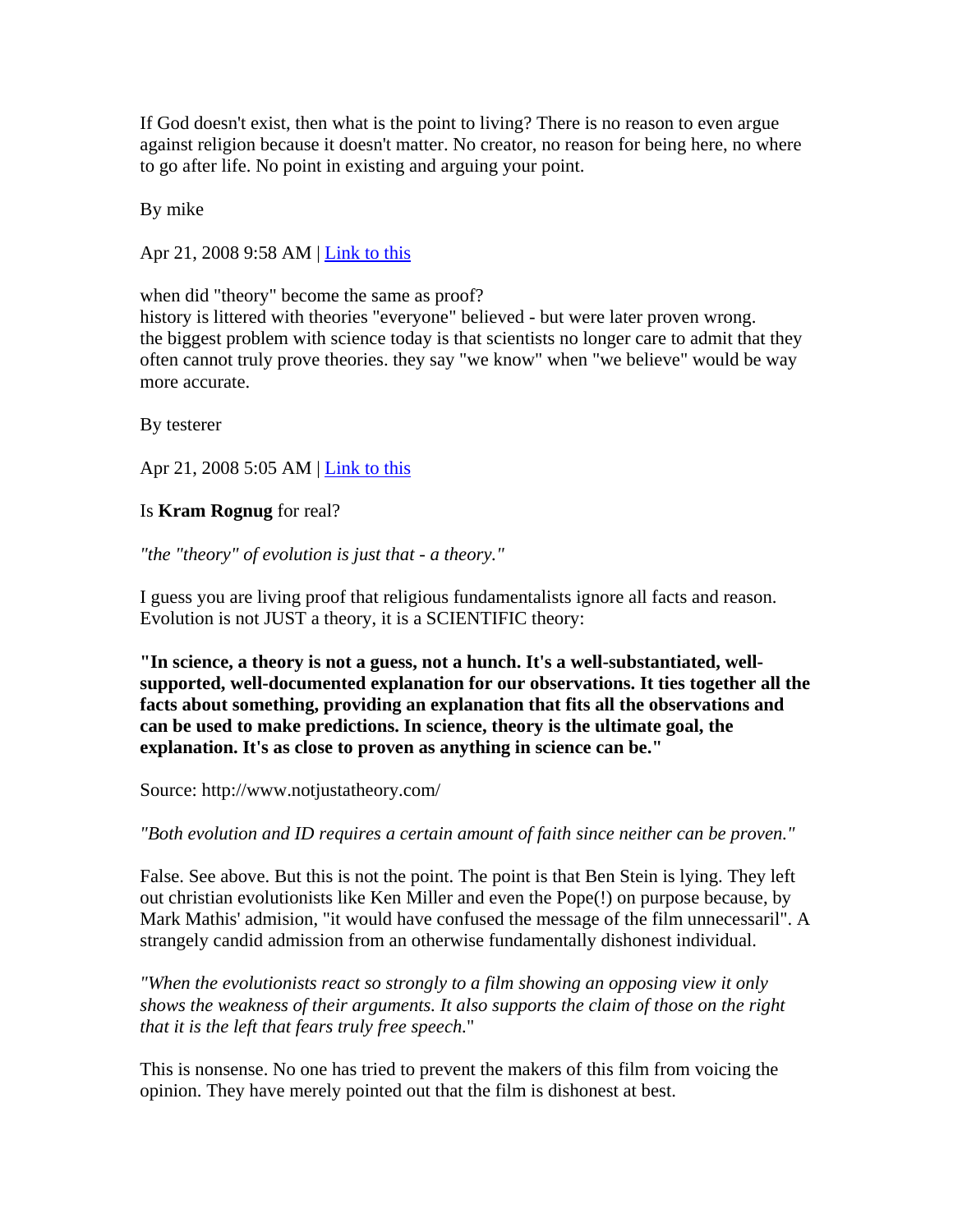*"I suppose ultimately one theory or the other will be proven in the end."*

This shows your lack of basic understanding of science. Just like the makers of Expelled.

By John L

Apr 21, 2008 4:34 AM | Link to this

**Well, as it turns out, almost all of the biological sciences are crucially informed by the theory of evolution** I believe the evolution you refer to is agreed on by everyone. The rocks to man and nothing to the cosmos is what I am referencing.

By Kevin

Apr 21, 2008 12:07 AM | Link to this

To Johnl:

You ask,"In a hypothetical situation where all theories of origins are removed from discussion, what technology would be thwarted?"

Well, as it turns out, almost all of the biological sciences are crucially informed by the theory of evolution. This includes research that leads to the development of drugs used to treat diseases such as influenza, pneumonia, AIDS, and cancer--all of which require an understanding of evolution to solve.

So, to remove the theory of evolution from the discussion would mean that we would have no way of treating these diseases.

I mean, why do you think we are having a problem with drug-resistant strains of bacteria? It is because of evolution! Easy to kill strains have died off, leaving more virulent species to develop. This is evolution!

Science, in part because of our understanding of the theory of evolution, has led to the **doubling** of human life expectancy over the last 100 years. When creationism reigned (up until the beginning of the 20th century), average life expectancy was between 30-40 years (look it up if you don't believe me). Now, with informed medicine and public health measures, average life expectancy is almost 70 worldwide. This is 35 more years for creationists to deny evolution! :(

By Kram Rognug

Apr 20, 2008 10:12 PM | Link to this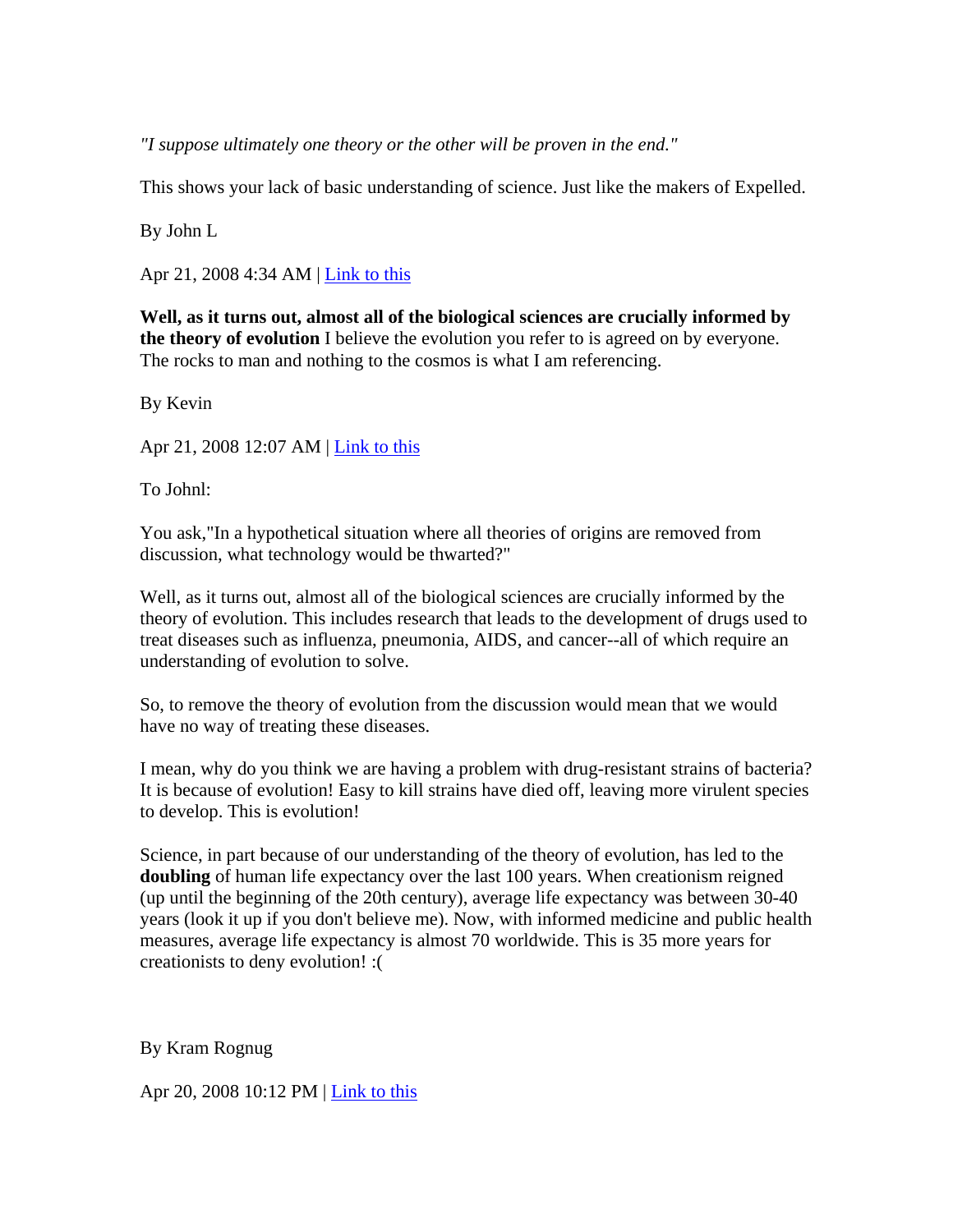I have just seen the film. Your overreaction is proof of the very point Stein is making.

Canýt prove ID? Correct.

You CAN prove evolution? Wrong.

Did we evolve? Maybe. But the ýtheoryý of evolution is just that - a theory. Believe it if you will, but the fossil record is still lacking much proof.

Both evolution and ID requires a certain amount of faith since neither can be proven. When the evolutionists react so strongly to a film showing an opposing view it only shows the weakness of their arguments. It also supports the claim of those on the right that it is the left that fears truly free speech.

I suppose ultimately one theory or the other will be proven in the end. If upon your death you simpy black out for ever - then the evolutionists were right. If upon your death you come face to face with God - then I supposed ID will look pretty strong to you.

I for one truly hope for the latter. If for no other reason than to watch the stunned faces of those who donýt believe in ID. It should prove to be a rather entertaining encounterý

By Dr. Cletus

Apr 20, 2008 6:47 PM | Link to this

This movie really raises some important questions. Like, I wonder what a creation science experiment looks like? Just what kind of research does this theory entail? Is answer (c) "God did it" the answer to every multiple-choice test question?

That said, the importance of teaching evolution is overblown. Most kids will never become scientists, especially in the Bible Belt, and the interested ones will seek science out anyway.

Though, I do look forward to the documentaries on how science is suppressing Flat Earth and Geocentrism theories.

By eric collier

Apr 20, 2008 11:42 AM | Link to this

"Everyone can talk but the Christians"? For the last 30 years the country has been subjected to an overbearing cacophony of Christian theocentric agitprop. Ttue, they've made much greater strides in the popular community than the scientific one, but that's not science's fault. It's the sophomoric insistence by these people that their mystic doctrine should be the engine driving every component of civilization when they have nothing to back it with except blind faith in some bronze-age mythology.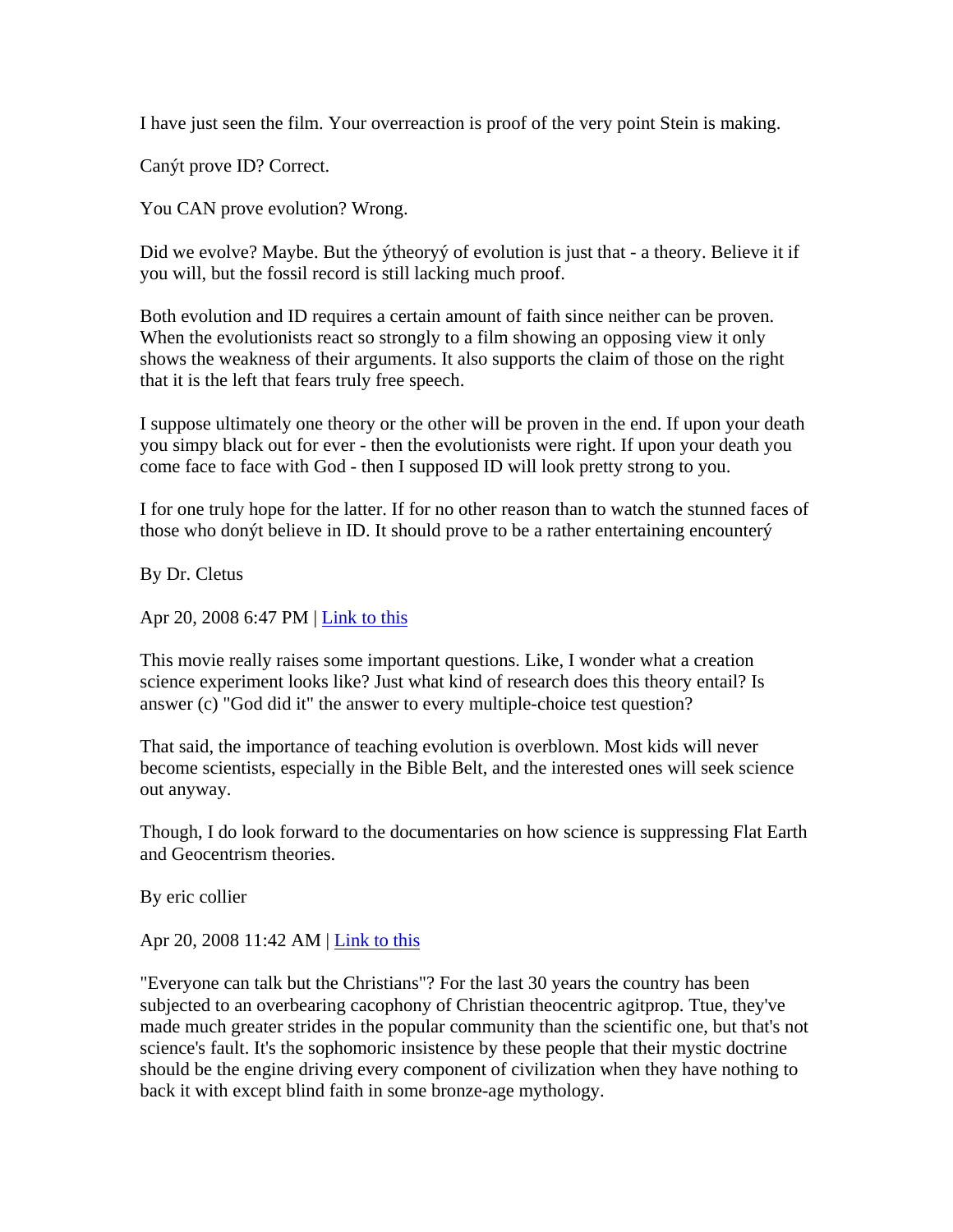By eric collier

Apr 20, 2008 11:40 AM | Link to this

"Everyone can talk but the Christians"? For the last 30 years the country has been subjected to an overbearing cacophony of Christian theocentric agitprop. Ttue, they've made much greater strides in the popular community than the scientific one, but that's not science's fault. It's the sophomoric insistence by these people that their mystic doctrine should be the engine driving every component of civilization when they have nothing to back it with except blind faith in some bronze-age mythology.

By Roam

Apr 20, 2008 11:35 AM | Link to this

"The only true loss in excluding a creator is the loss of moral compass and that has little to do with science." From Johnl

I am indignant over the arrogance of the self-proclaimed hegemony Christians have toward morality. Morality, love, self-sacrifice, altruism....all of these concepts are many thousands of years older than Christianity......you will not be allowed to high-jack these concepts and please stop perpetuating the lie they are your inventions.

I forget who said this,

"In a world without religion, good men would still do good, and bad men would still do bad. But for a basically good man to do bad things, THAT requires religion!"

By kasey

Apr 20, 2008 9:47 AM | Link to this

I have a question:

In August, I start Baylor as a student. Do teachers actually have time to teach with all this kind of stuff going on?

By Ray Mills

Apr 20, 2008 6:03 AM | Link to this

I dare anyone here to go through a copy of mein kampf and find any use of Darwins name or Theory of Evolution. Hitler was more influenced by Luther. Infact The only correct nazi scum use of Origin of Species was to throw it on piles of other books, burning. There are plenty of places on the net to download the book, use the find function in whatever office software you use, I dare you.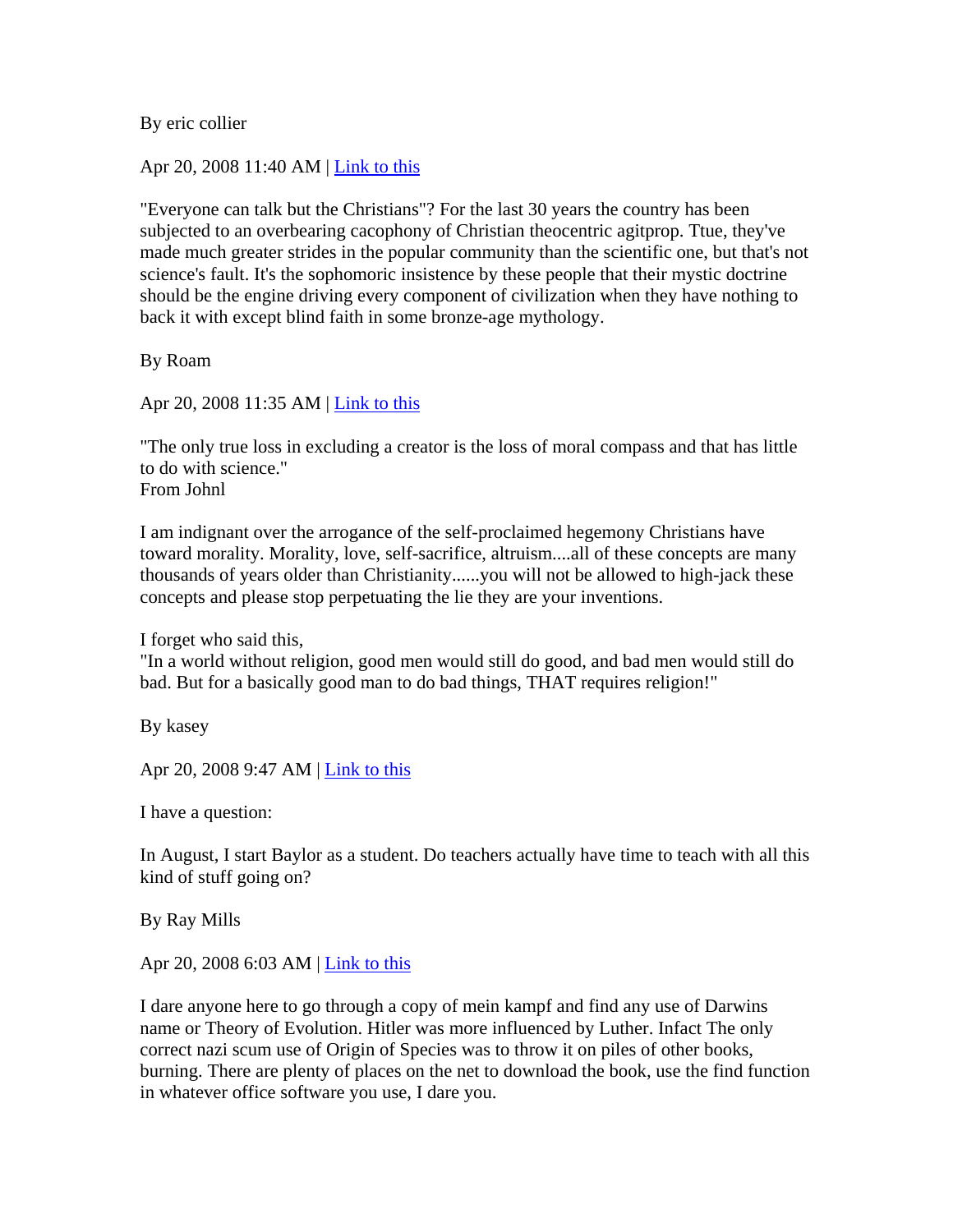By Johnl

## Apr 20, 2008 3:02 AM | Link to this

I just saw the movie this weekend. I am an ardent creationist, so I will of course be biased. I will at least admit it. As to the movie, I thought it slowed to a crawl and I lost interest about half way through. I would like to offer one point that I never seem to see put forward. In a hypothetical situation where all theories of origins are removed from discussion, what technology would be thwarted? I always hear the charge that creationist want to take us back to the dark ages. How does the concept of a creator take away from technology? How does Darwinism contribute to it? This is truly the missing link!! The only true loss in excluding a creator is the loss of moral compass and that has little to do with science.

By Chris Moore

Apr 20, 2008 12:37 AM | Link to this

I have not seen this movie yet, but I plan too. However, in researching the film, it is clear that Stein does not consider himself a Christian or a supporter necessarily of intelligent design. The writer of this article seems to act as if Stein is just being partial to his own view points.

Knowing the education system in America today, this is a real problem and I'm tired of support for intelligent design, which this reporter over and over refuses to use anything but ID as the description of it, being shuffled under the carpet. We deserve a voice. It's amazing how Christianity is still the majority religion in America, yet we are are treated by the academics and the media as a fringe group. Get a clue!

I am a graduate of Baylor University, but never let it be said that it is a school always true to the message of Scripture. Robert Sloan wanted to see the highest academic standards achieved while holding to a Christian morality and direction and all that got him was asked to leave. Baylor is hypocritical in it's statements versus its teachings and Truett Seminary, a "spinoff" of Baylor, has a professor who recently helped the editor of the Baptist Standard, Marv Knox, accuse a Christian organization (Ansers in Genesis) that promotes creationism of being on the same level as Muslim Militants.

Creationists, and Christians for that matter, deserve a voice in today's world and I thank Stein for allowing some of our argument to be heard. Don't let a narrow minded local reporter that is defending the hometown university silence the lessons to be learned.

To all of the eveolutionists out there, I say, "give me proof." Not something that you believe is true, but solid facts that science has proven to be true without a doubt. Show me fossil remains of evolution in transition. Show me species today that are evolving and not just adapting. There is more "science" to back up the fact that there is more to all we know than any of us can conceive and that a creation as detailed and elaborate as this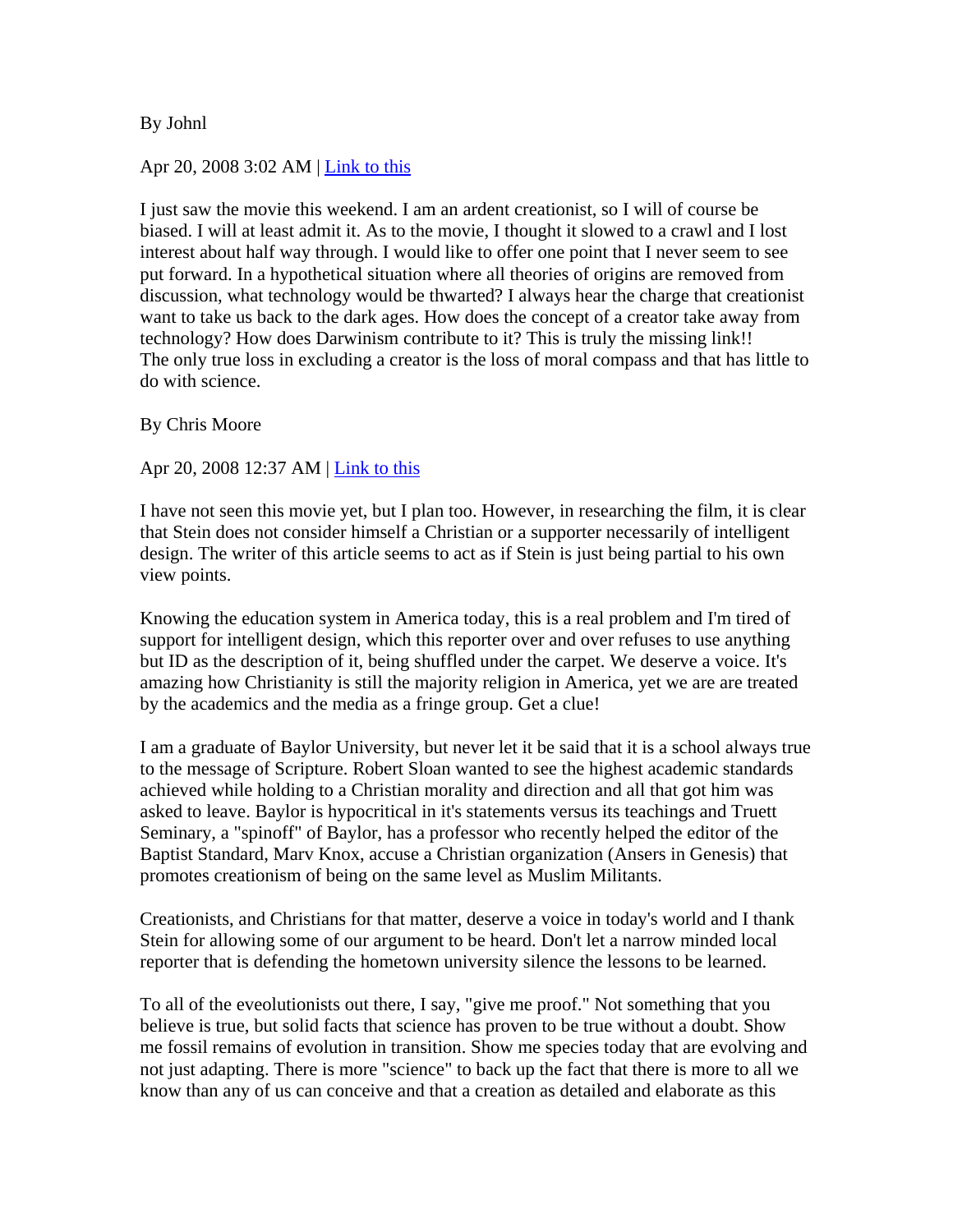came from somewhere, and it is my faith that that somewhere is God.

This world is dark and without hope. No wonder, if there are so many advocates for a hopeless life without a God who cares that sacrificed Himself for our sins, that there is not hope. I for one know there is a God and this is all His handiwork. That's why I have hope and can face the struggles of the modern world. People need that hope, including many who have responded to this article.

Life has become meaningless in America, due in large part to the removing of God from this country. Someday, we will all answer for that, the Christians for their silence and the opposition for standing in pride shouting there is no God. I believe the Bible calls them fools!

By Joshua Rieff

Apr 19, 2008 11:11 PM | Link to this

You know this is a very negative review of this movie. Sounds to me like the reporter is a little defensive of his alma-mater. poor-baby :(

By Ichthyic

Apr 19, 2008 9:56 PM | <u>Link to this</u>

Hopefully "Expelled" will enlighten the public that wants to be enlightened to the agenda of the evolutionists/atheists/agnostics to shut the Christians up by their taunts and mockings, curses and belittling

you brought it on yourselves.

Xians should really HOPE that the lies and misinformation, gross distortions and hyperbole that make up "Expelled" doesn't further serve to marginalize an entire religion.

http://www.expelledexposed.com/

By Reginald Selkirk

Apr 19, 2008 9:36 PM | Link to this

A minor correction: It's PZ Myers, not Meyers.

By C. David Parsons

Apr 19, 2008 8:03 PM | Link to this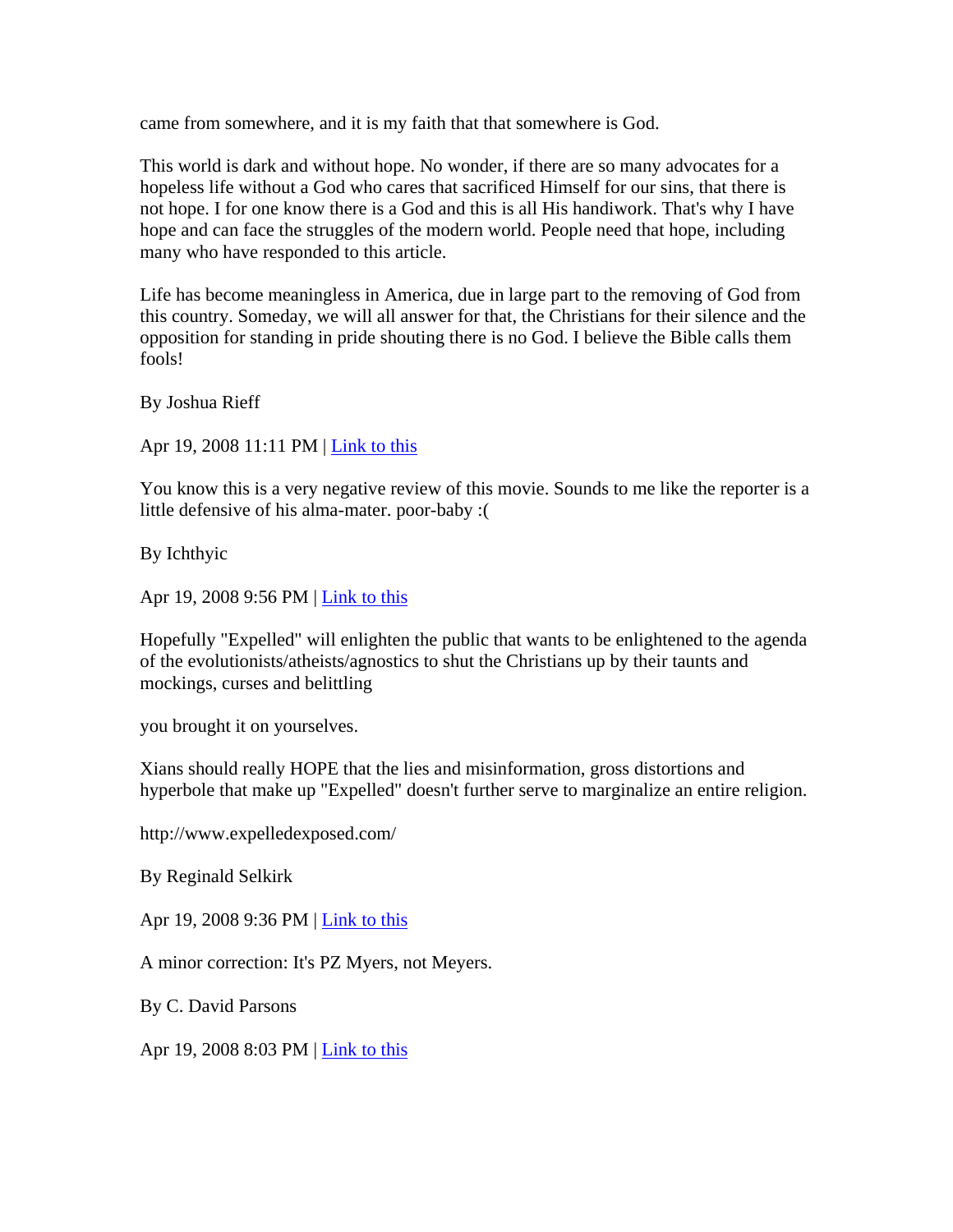The Quest for Right: A Creationist Attack on Quantum Mechanics.

Here's a different take on creationism/ID: The Quest for Right, a seven-volume set of textbooks based on physical science, attacks Darwinism indirectly, by attacking quantum mechanics:

ýAtheists base their reasoning on quantum interpretation, hand in hand with mathematical elucidation. Summoning the dark forces of quantum mysticism, with mathematical incantations, scientists possess the power to bewilder and, thus, con the average person seemingly at will, into believing the bizarre and surreal; for example, imaginary Z particles, neutrinos, leptons, quarks, weak bosons, etc. Mystics attempt to pass off quantum abuse as legitimate science by expressing the theories in symbolic fashion. These formulae represent the greatest hoax ever perpetuated upon an unsuspecting public. The objective of the extensive investigation is to expedite the return to physical science by exposing quantum dirty tricks; that is, the unethical behavior or acts by the scientific league to undermine and destroy the credibility of biblical histories. A few of the dirty tricks include: absolute dating systems, Big Bang Theory, antimatter, and the Oort Cloud of comets. These have no further station in science.

Of course, a more sophisticated way to argue against Darwinism is certainly to argue against quantum physics. Without modern physics, you lose astrophysics too, which enables the author to make the case for YEC [young earth creationism]. The author goes on to prove that things like red supergiant stars and X-ray pulsars don't really exist, except in the imagination of scientists." -- Stephen L of the newsgroups.derkeiler.com

By Donna

Apr 19, 2008 7:51 PM | Link to this

Gail,

++This nation was meant to be Christian no matter what the godless society say or think. $++$ 

And yet the Constitution is remarkably silent on that. Why do you think that is?

By GailGal

Apr 19, 2008 6:53 PM | Link to this

Hopefully "Expelled" will enlighten the public that wants to be enlightened to the agenda of the evolutionists/atheists/agnostics to shut the Christians up by their taunts and mockings, curses and belittling but, when people know the Truth, they cannot be stopped. This movie is causing almost as much stir among the evolutionist community as The Quest for Right book which was just released. It has a ring of the truth also and the atheists/evolution gangs just hate it and have jumped on it like ravaging wolves out to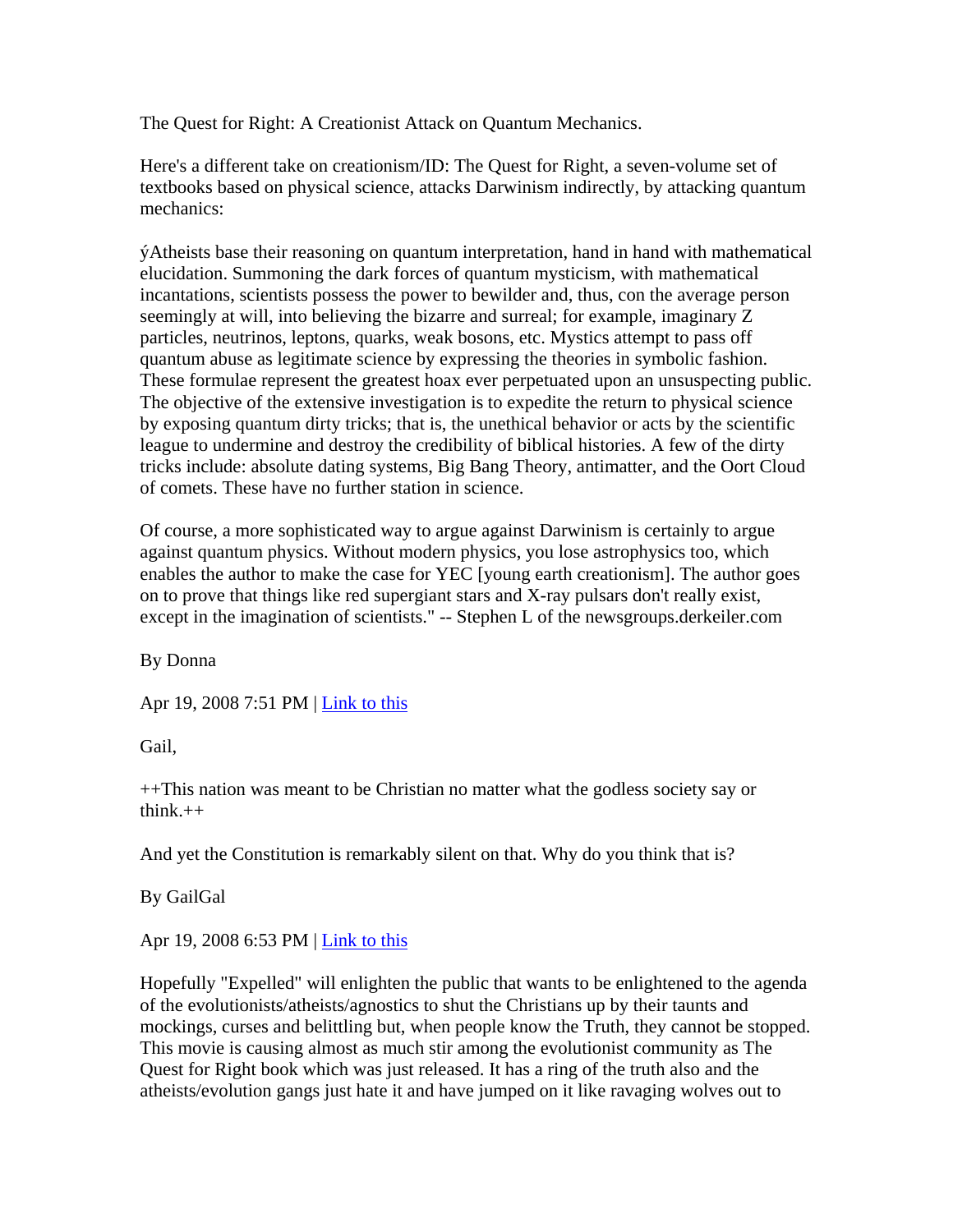kill, and few have even read it yet. Truth will prevail no matter how hard you try to gag it. This nation used to be a nation of free speech, but no longer. Everyone can talk but the Christians yet the Christians were the ones that founded this nation. This nation was meant to be Christian no matter what the godless society say or think.

By lsia

Apr 19, 2008 6:49 PM | Link to this

Ben Stein can't hold to "born-again beliefs" since he is Jewish and does not believe Jesus was the Messiah. He was approached to do this film for pay and, as an actor, accepted the role.

By lsia

Apr 19, 2008 6:49 PM | Link to this

Ben Stein can't hold to "born-again beliefs" since he is Jewish and does not believe Jesus was the Messiah. He was approached to do this film and, as an actor, accepted the role.

By Brooke

Apr 19, 2008 2:53 PM | Link to this

"If you believe in God and listen to the Atheists, you end up with Theistic Evolution."

No, Gerry. It's "if you believe in God and science, you end up with Theistic evolution." Evolution is a scientific concept, not a religious one, and it is certainly not owned by the atheists. It is accepted and supported by the scientific community as a whole, whether they are Christians, Buddhists, Hindus, Muslims, pagans, atheists, deists, conservatives, liberals, or whatever. You talk about not slandering and attacking folks, but you turn around and totally misrepresent the position of the great many religious people who accept evolution. They could give a rat's \*\*\* about what atheists have to say: they are convinced by the scientific evidence and the scientific evidence alone.

If you believe that there is no such thing as explanations that best fit the evidence at hand (which is what you seem to be saying) and that it all boils down to viewpoint, then why are you calling for us to "sort out the data"? Of what possible use could that be?

On the other hand, if you do believe that the best explanations are those that best fit the data at hand, then you should listen to what scientists are telling you in unison, regardless of their own personal worldviews: evolution is the best-fit explanation they have found for the data.

So the problem isn't that the scientists haven't "sorted out the data." They have. The problem is that you just don't like their conclusion. So your calls for "talking out the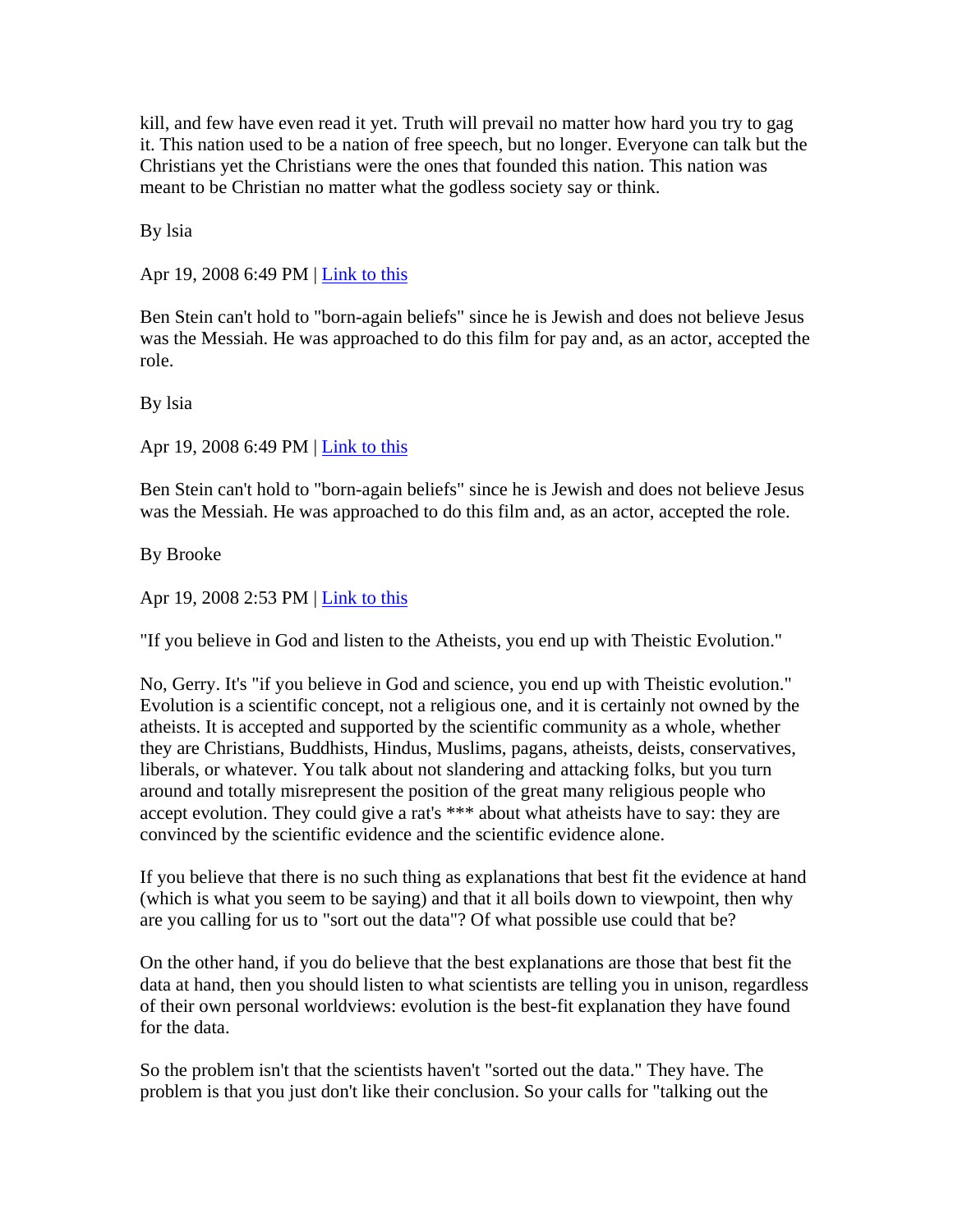scientific data" and taking us "forward in science" ring hollow. You'll not be happy with what the scientists have to say until they confirm your particular worldview, regardless of the data.

Let me clear about what their conclusion is: that evolution is the best explanation for the history and diversity of life on this planet. Their conclusion emphatically is NOT that God doesn't exist. You can accept evolution and God: millions of theists of all stripes do exactly that. If you choose to see evolution and belief in God as incompatible, that's your choice. But let's be clear about it: it is YOUR choice.

By Jim Moore

Apr 19, 2008 2:25 PM | <u>Link to this</u>

Oh, and BTW, the letter that Jeff apprently refers to was another odd chapter in the affair; it was a parody by an ID proponent, Baylor-connected Dembski (perhaps I should say "attempted parody" as these Dembski seems to be humor chanllenged, his attempts so far running heavily to making videos with fart noises (in the words of Dave Barry, I am not making this up).

For real info on the movie there's a site with info about the supposedly harmed ID proponents, other info, and links to reviews of the movie. It's Expelled Exposed.

By Jim Moore

Apr 19, 2008 2:14 PM | Link to this

*Unless they edited it from when I saw it, there was a letter from Baylor stating the prof. was denied because of ID.*

He was allowed to leave the site on the server under the conditions that he remove a misleading term and put in a disclaimer which would make the accurate statement that this work of his was not suppoorted by Baylor as he was implying. He refused and moved the site to an outside server; I guess he just didn't want to be honest about what he was doing. He still has his job etc.

Dawkins, and indeed none of the interviewees they used for "the other side" were not given uninterrupted time; their interviews were first of all gained under false pretenses and then edited heavily to be misleading.

By Jeff

Apr 19, 2008 1:30 PM | Link to this

Unless they edited it from when I saw it, there was a letter from Baylor stating the prof. was denied because of ID. Even now, atheists are lying by stating that Stein made this up.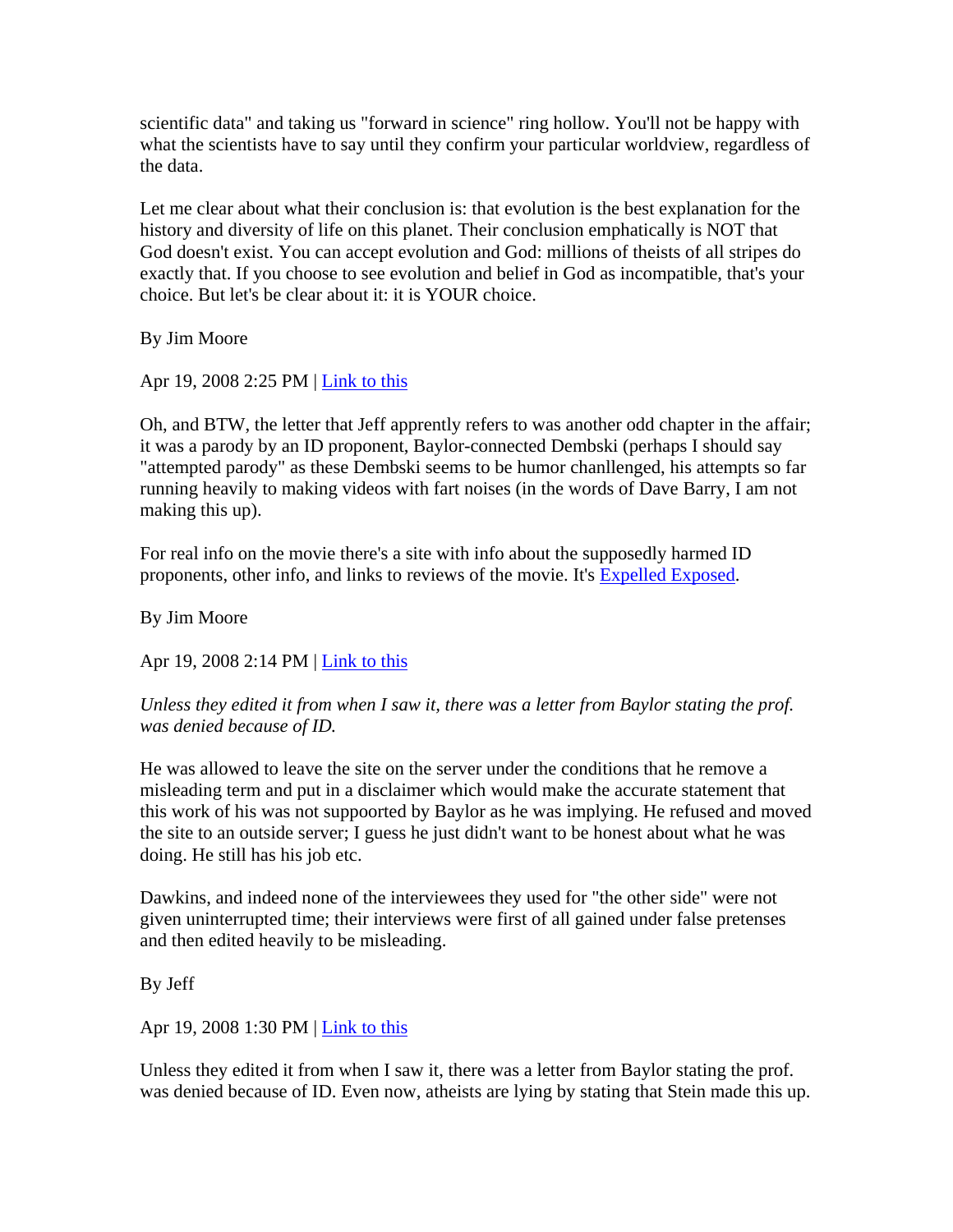It's really sad that science isn't science anymore. However, the Bible even explains this. "The righteous detest the dishonest; the wicked detest the upright." Proverbs 29:27 Does that really take supernatural voodoo to believe in today's society?

By Gerry Whisler

Apr 19, 2008 12:43 PM | Link to this

This is such a complex issue. I think the discussion generated from the film is the greatest outcome.

I see mingled in the film and in the discussion at least four views:

Atheistic evolution: No God at all, everything got here by random chance from nothing)

Intelligent Design: There had to be an intelligent designer because what we see is too complex to have arisen by chance, but we don't define the intelligence.

Theistic Evolution: God of the Bible created everything over a very long time.

Biblical Creationism: God created in 6 literal days.

Of course these descriptions of complex views are over-simplified, but hope it helps define the arguments as I see them. I also believe there are those between some of these views.

The arguments are a matter of World view. We all have assumptions. Raw data does not exist in a vacuum. So if you do not believe in God, you end up with Atheistic Evolution. Agnostics end up with ID. If you believe in God and listen to the Atheists, you end up with Theistic Evolution. If you believe in God as the Creator of the Universe you end up with Young Earth Creationism.

It would be nice if we could all talk out the scientific data without resorting to name calling and hollow arguments.

I only hope the movie sparks good, honest discussion which will take us forward in science instead of into the abyss of attack, slander and accusation.

We have evangelists in each camp trying to pull people into their world view. Someone must be right. Who is up for the debate?

By The Truth

Apr 19, 2008 12:15 PM | Link to this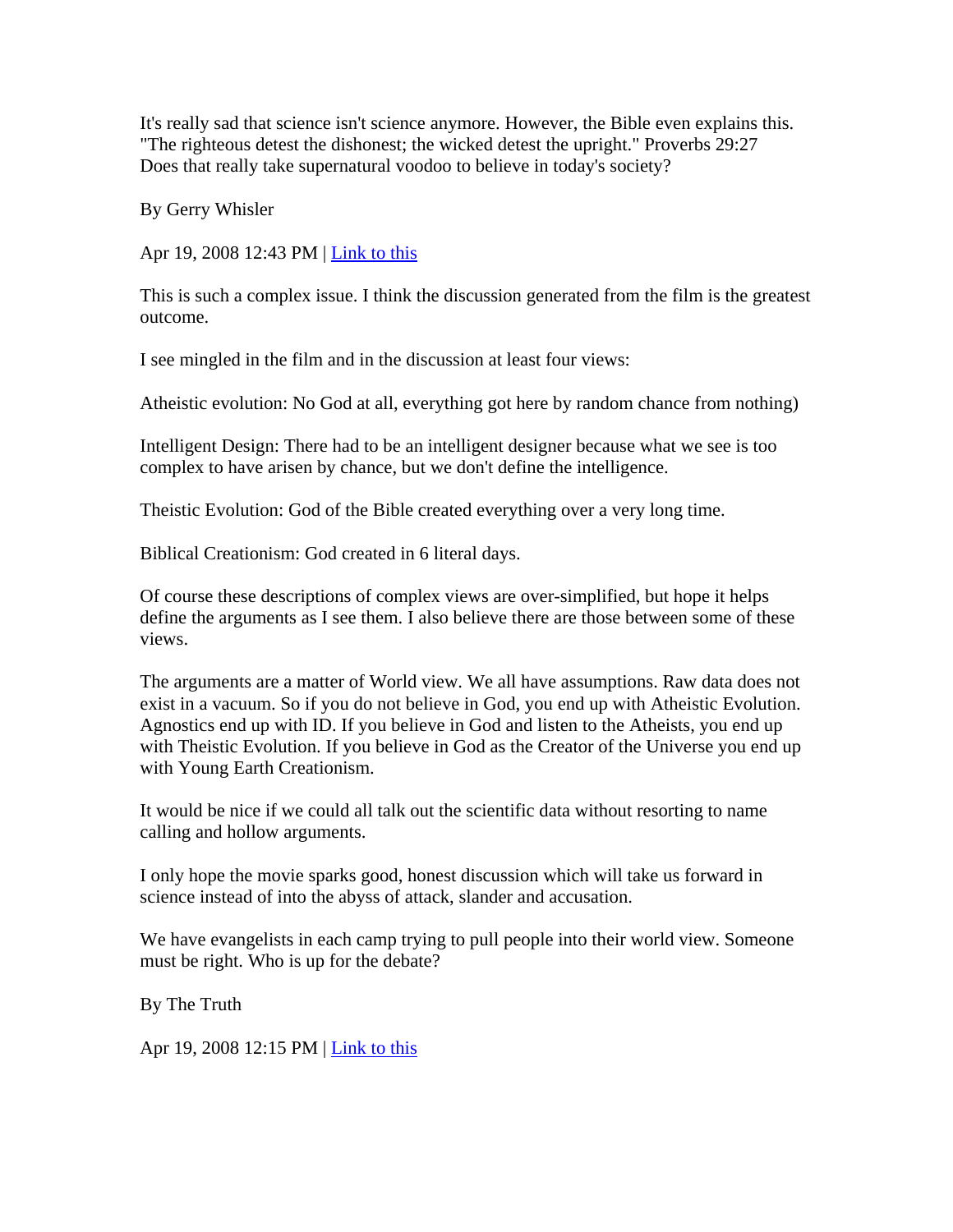The truth is that the Bible has never killed anyone - people have killed people. If those who rant and rail against certain subjects would actually investigate the subject they're taking about... well, it's easy to see veiled ignorance.

Stein's motive is to sell movie tickets. Stein's arguments are inspired by money.

Baylor? Inspired by money.

Evolution/Darwinism/UFO's/Chupacabras? Inspired by trying to explain the unexplainable. And then, inspired to sell you books and movies for money.

By ninewands

Apr 19, 2008 11:54 AM | Link to this

Quoting KDF: I credit Ben Stein with **standing firm in his born-again beliefs.** This movie is causing concern, and that is great. (*emphasis added*)

I hate to inform you of this, but Ben Stein is Jewish, not "born-again." Not only that, I strongly suspect he is probably one who would be most charitably described as "nonobservant," most accurately described as "non-religious." That is to say, an atheist of Jewish heritage.

If you are Christian and you attend this movie, congratulate yourself. You just got trolled for money by the sleaziest portion of the Hollywood establishment, suckers.

By Dreamer

Apr 19, 2008 11:45 AM | Link to this

Mitch, Carl was more than generous in his review. The fact that there was a concerted effort to prevent possibly 'unfriendly' audiences seeing the film in the pre-screenings, using increasingly bizarre methods, puts to rest the argument that the "whole point is that the dialogue should take place... without restriction or fear of retribution". They are certainly allowed to do what they did (distributing talking points), but others are allowed to call them out on their tactics and what they've said. The fact that it has been rumoured that they set aside a part of the budget to fight copyright violation claims AGAINST them, shows that they chose the path of maximum publicity and false matyrdom over generating some form of honest and open debate.

On the topic of research, I might suggest you widen yours if you think that eugenics was borne out of Darwin's theory. While the term was coined by a cousin of Darwin, the connection to the natural selection is really only a tenuous after the fact logical fallacy.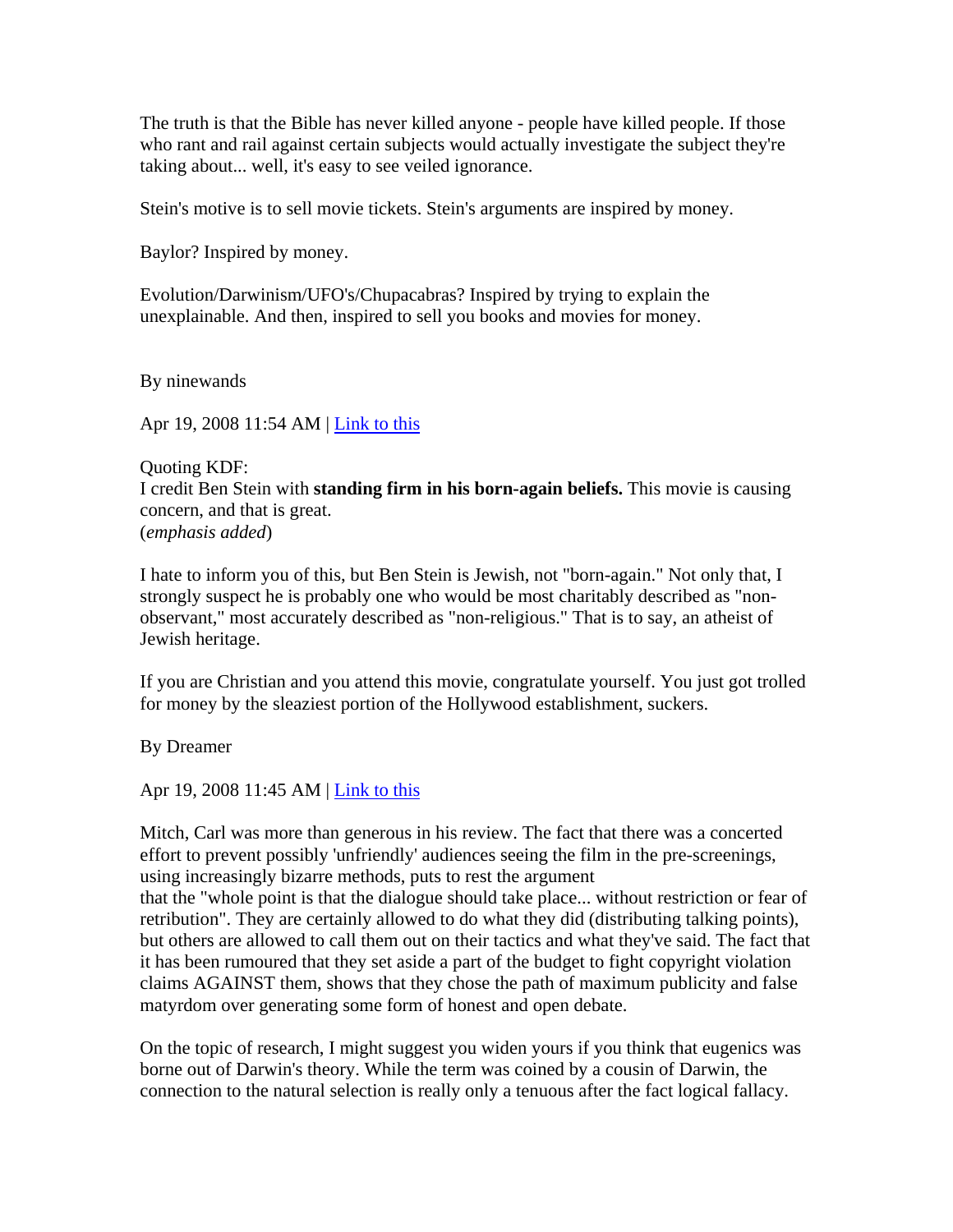The Origin of the Species provided him a convenient basis to dress up an already held belief, one that stemmed from tribalism/racism and not from neutral observations of reality. The concept of eugenics dates pretty far back in history, as Boo gives an example of, and is actually borne form a myriad of political and social constructs... most of which boil down to fear of the unknown. The practice of killing (or neutralising) the malformed, and other undesireds, to preserve the purity of a bloodline had been used by both the secular and religious well before and after Darwin's time, with no required help from his theory or the various revisions. Yes, the theory today is subject to the same process of scientific debate that every other theory continues to undergo, just like development of a theory of Gravity did not begin and end with Newton.

On the second part of that so beloved conflation, science served as little more than window dressing for a monstrous action, something used to give Nazis a false credibility and justification for their actions. Choosing to confuse some scientific theory as the sole cause, rather than examining the underlying reasons, would be a dangerously superficial narrative of history that avoids learning any lessons. It is, however, obvious that this conflation with evolution is little more than an attempt to avoid really addressing the facts at hand. It is with good reason that Godwin's Law concerns comparison's to Nazism, rather than some other topic or group, because they sit in the collective concious in such a way as to invite use in hyperbole and obfuscation.

The concept of racial purity aims toward preserving some arbitary set of characteristics, based on historical prejudices, without the need for Darwin.

By Black5

Apr 19, 2008 10:44 AM | <u>Link to this</u>

If you have done little or no reading on this issue then your viewpoint is one from ignorance. Google "Intelligent Design" and spend an hour finding answers on your own. If you wish to discuss this issue further come over to the 'Evolution and Origins' forum at http://www.talkrational.org/

By Paul

Apr 19, 2008 10:39 AM | Link to this

"Without prompting or twisting, Dawkins said that he believes an INTELLIGENT race from another planet may ...."

You have to be very stupid to think that Dawkins believes this happens.

Dawkins says this was in direct response to a question which asked if he could conceive of any way in which an intelligent designer might occur.

It's still more plausible than the drivel believed by demented religionists.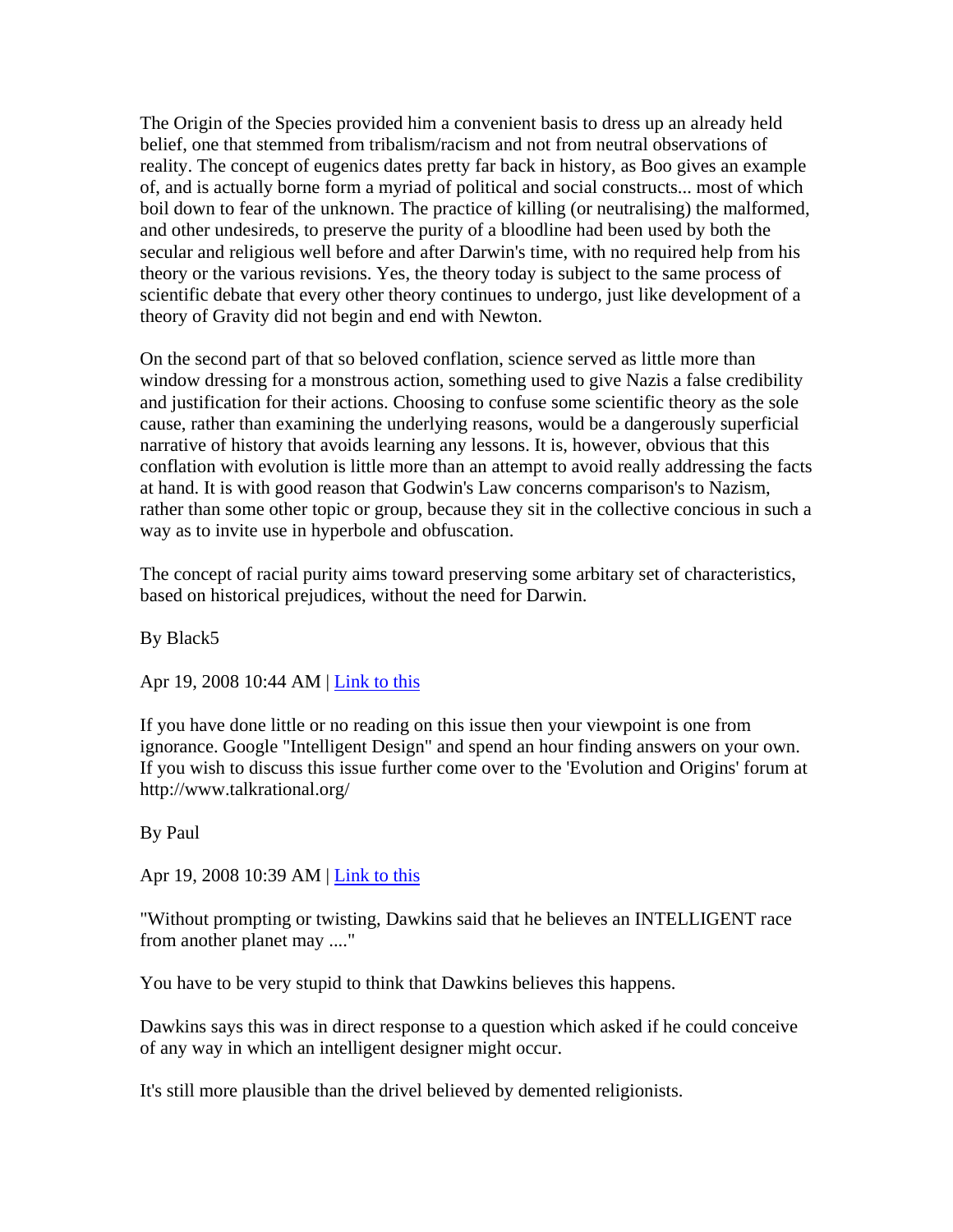## By Kenneth Clifton

Apr 19, 2008 10:06 AM | Link to this

The fact that Richard Dawkins, in the end of the movie, was given an uninterrupted period of time to hang himself was an interesting section. Without prompting or twisting, Dawkins said that he believes an INTELLIGENT race from another planet may have started a carefully DESIGNED cell on the earth that evolved into all life. Excuse me? So, Dawkins believes in an Intelligent Designer of life...time to remove him of his position...right?

By KDF

Apr 19, 2008 8:37 AM | Link to this

Whatever one's beliefs are, when it comes to the sincerety of Ben Stein, right or wrong, he is a changed man than from years back. People may argue "design/Darwinism/evolution, or whatever one's beliefs are. I credit Ben Stein with standing firm in his born-again beliefs. This movie is causing concern, and that is great.

Either believe God's word in the Bible, or sadly pick and choose what parts of the Bible are true, and which parts apply to individual's lifestyles. **Why does the created always want to question the Creator?**

Romans 3:23 "...for all have sinned and fall short of the glory of God."

Thank you!!!

By Derick Ovenall

Apr 19, 2008 8:35 AM | Link to this

Carl Hoover refers to Ben Stein as a smart gameshow host. I remember seeing him getting terribly angry at Jimmy Kimmel when he got the answer to a question about the Immaculate Conception wrong. Stein insisted it was Jesus' Immaculate Conception not his mom's. Apparently Stein is just as arrogant as he was then, but now has added a complete disregard for the truth. After all, the end always justifies the means when religion is concerned. Despite the string of easily checked lies that constitute this mockumentary, I'm sure that the fundamentalists who see this movie will give it an immaculate reception.

By FindingNesbitt

Apr 19, 2008 8:32 AM | Link to this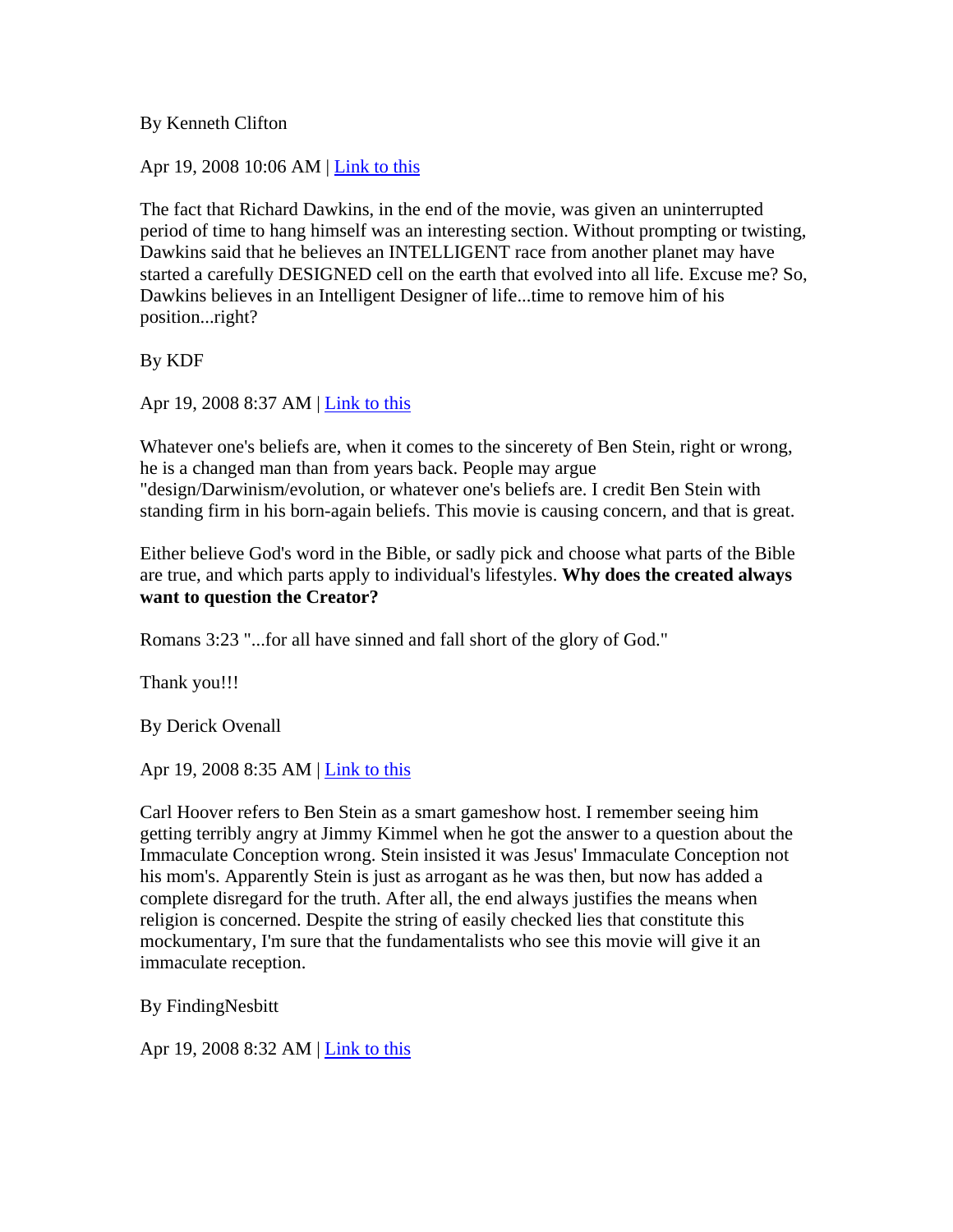Baylor officials demonized? Stein does not need to do that.

Lilley and O'Brien have demonized themselves very well without help:

- 1- The most incompetent administrators in the Big XII
- 2- They have lied about Marks' website repeatedly.
- 3- They were deceitful and malicious in recent tenure decisions.

By Jim Ramsey

Apr 19, 2008 8:17 AM | <u>Link to this</u>

The thing is, evolution is a working scientific theory. That is, it helps make sense of nearly 150 years of scientific data and helps us gain insight into how our world works. It has successfully shown where the **next** data points will be.

So suppose we replace evolution with intelligent design as the dominant theory in biology, genetics, etc? What insights will it give us? Where should research be directed to discover that **next** data point?

I've never heard even an attempt to answer these questions. Mostly we just get a lot of tap dancing.

Also, I've never yet heard anyone explain how intelligent design makes sense of the 150 years (or so) of data that we already have. After all, as a scientific theory shouldn't it supply a unifying explanation of what this data means?

By Christopher

Apr 19, 2008 7:58 AM | Link to this

*Nazi Party's fascination with eugenics - borne out of darwinism - is equally appalling.*

The Bible inspired the Holy Inquistion and 2000 years of persecusion of Jews, so we discard the Bible along with the theory of evolution, they are both evil. Doesn't matter if they are true, right?

By Boo

Apr 19, 2008 7:51 AM | <u>Link to this</u>

Mitch-

Your response illustrates the propogandistic nature of the film. The scientific community has indeed scrutinized the ideas of ID advocates, and has concluded that they're simply wrong. The idea that "irreducible complexity," for example, is a barrier to evolution isn't rejected because it might have some kind of religious consequence, it's rejected because it's wrong. "Irreducible complexity" was actually predicted by biologist Herman Muller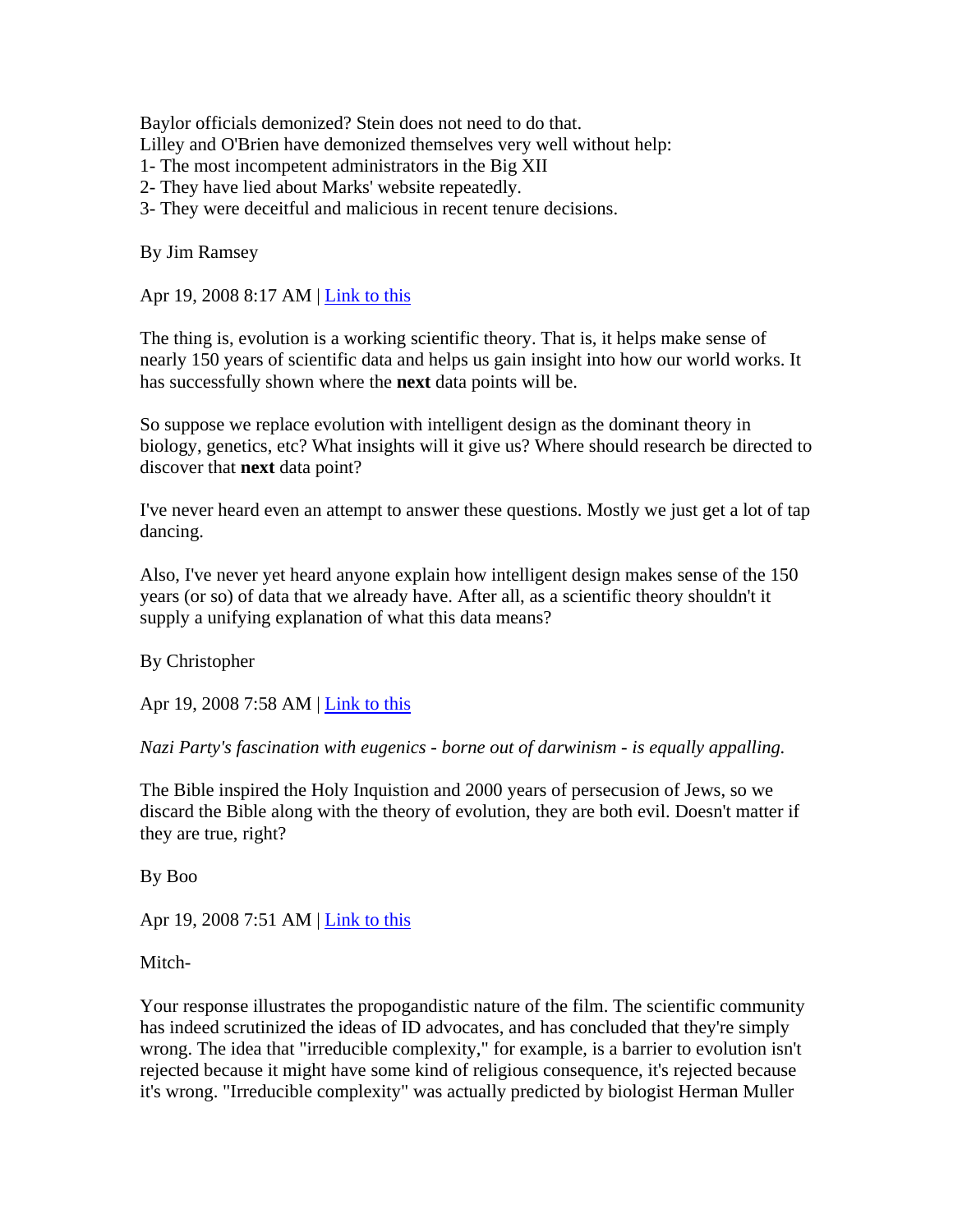in 1918 as an expected result of evolution (only he called it interlocking complexity). Eugenics owes its paternity to animal breeding, not Darwin. Do you suppose the Spartans were somehow exposed to "Darwinism" when they got the idea to chuck sickly babies off cliffs? Did they have, like, a time machine? Social Darwinism is a bizarre perversion that has nothing to do with actual evolutionary theory. It also involves an intelligent agent acting with purpose to produce a designed outcome. That sounds vaguely familiar. Isn't there one side of this "debate" which preaches something along those lines? If only I could remember which one...

Finally, they're simple not being honest about the cases of "persecution" cited. For the truth about what happened to Sternberg (who actually suffered no professional repercussions of any kind) and others, go here:

http://www.expelledexposed.com/index.php/the-truth

By Chuck Anziulewicz

Apr 19, 2008 7:13 AM | Link to this

Granted, Ben Stein's movie is the new evangelical rallying point. Churches groups are flocking to theaters much like they did for Mel Gibson's "The Passion," Christian publications and websites are singing its praises, and of course conservative commentators see the film as just an innocuous effort to broaden the debate over the origins of life on Earth.

But "Intelligent Design" as SCIENCE? Puh-LEEZE. If anything "Intelligent Design" is the complete ANTITHESIS of science. It begins with a supposition, that some intelligent being (i.e. probably the Judeo-Christian "GOD") is responsible for all of creation and life on Earth, and then works BACKWARD from there. Anything that does not support that original supposition is to be discredited and discarded. Scientific research is pointless because the existence of this "GOD" is neither provable nor disprovable. So we might as well throw up our hands and open our Bibles!

So what, exactly, does Ben Stein believe? He has made it clear in interviews that his allegiance is with the Judeo-Christian concept of "GOD" as the Creator of all things. So I wonder, is it conceivable to Stein that God simply used evolution, as scientists understand it, as the means to the end? Well, apparently Stein doesn't want to go THAT far. That would be "theistic evolution," which is anathema to the "Intelligent Design" people. So is Stein a "Young Earth" or an "Old Earth" creationist? Apparently he isn't saying. But one thing I know for sure: If all the church groups in America have anything to say about, he'll be laughing all the way to the bank.

By Mitch DeLaRosa

Apr 19, 2008 6:12 AM | Link to this